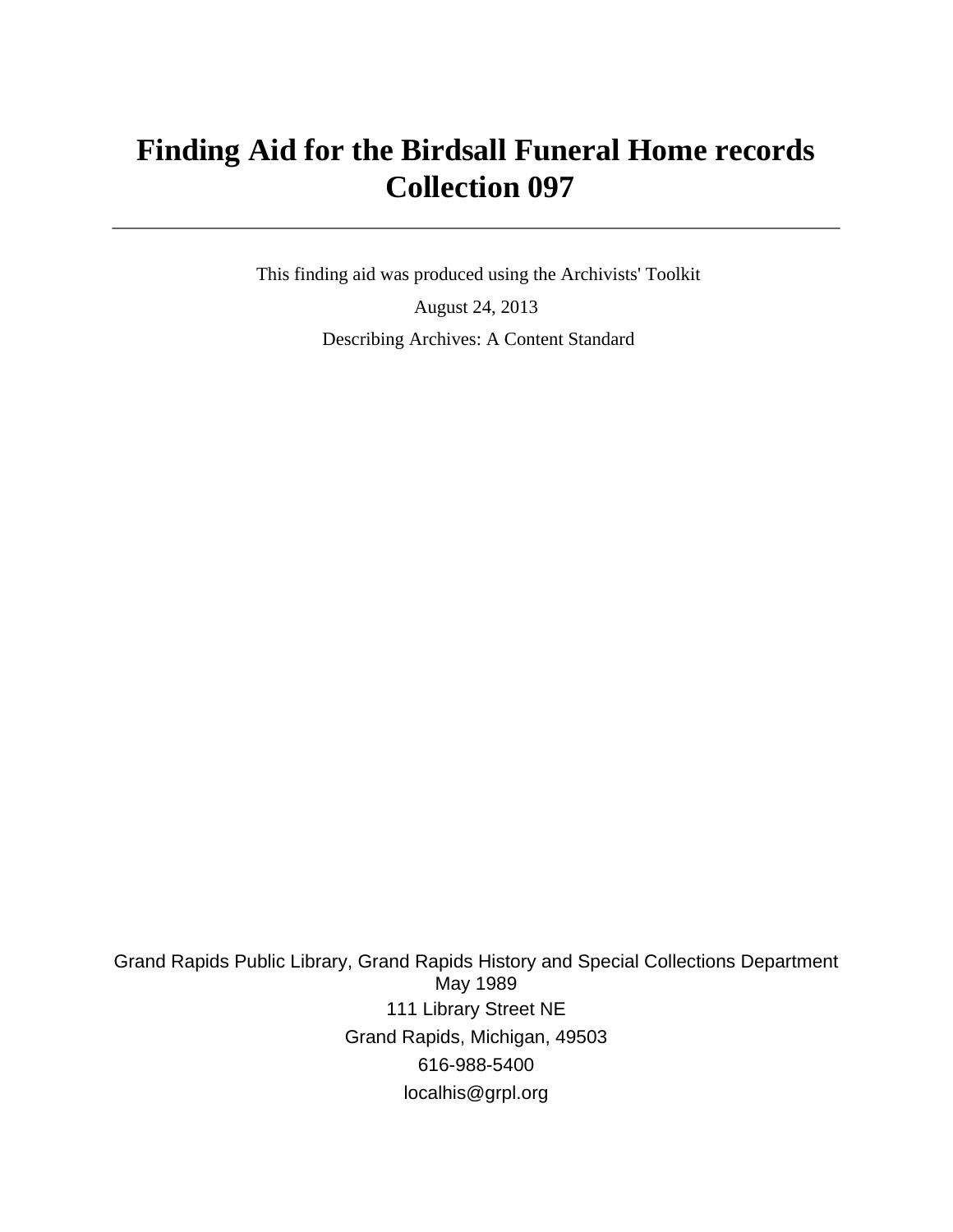## **Table of Contents**

 $\overline{\phantom{a}}$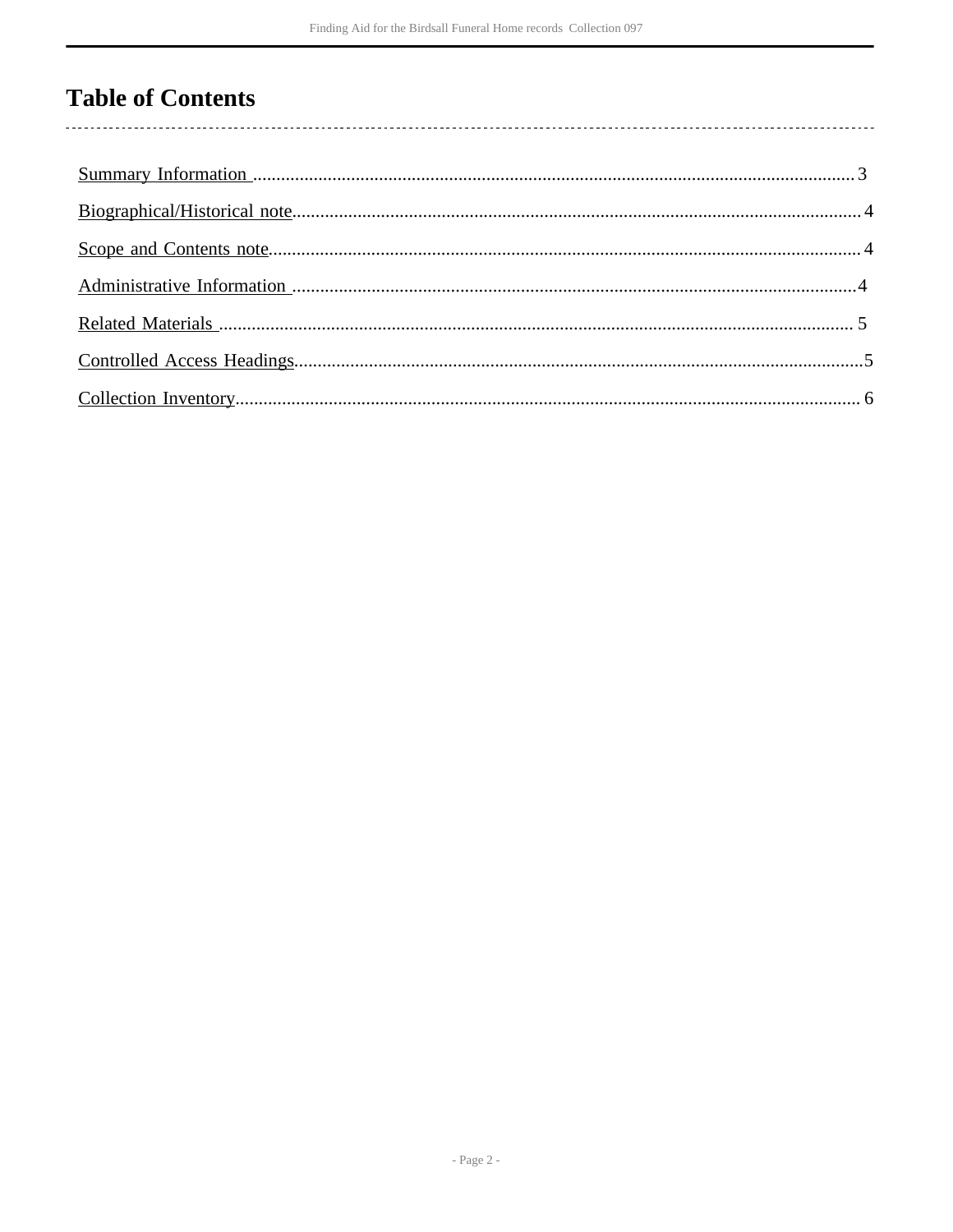## <span id="page-2-0"></span>**Summary Information**

...................................

| <b>Repository</b> | Grand Rapids Public Library, Grand Rapids History and Special<br><b>Collections Department</b>                                                                                                                                                                                                                                                                                                                                                                           |
|-------------------|--------------------------------------------------------------------------------------------------------------------------------------------------------------------------------------------------------------------------------------------------------------------------------------------------------------------------------------------------------------------------------------------------------------------------------------------------------------------------|
| <b>Creator</b>    | Birdsall Funeral Home.                                                                                                                                                                                                                                                                                                                                                                                                                                                   |
| <b>Title</b>      | <b>Birdsall Funeral Home records</b>                                                                                                                                                                                                                                                                                                                                                                                                                                     |
| Date [inclusive]  | 1912-1938                                                                                                                                                                                                                                                                                                                                                                                                                                                                |
| <b>Extent</b>     | 1.8 Linear feet Four boxes                                                                                                                                                                                                                                                                                                                                                                                                                                               |
| Language          | English                                                                                                                                                                                                                                                                                                                                                                                                                                                                  |
| <b>Abstract</b>   | The Birdsall Funeral Home was operated by Ira Birdsall in Grand Rapids,<br>Michigan. This collection contains seven volumes of burial records for<br>deaths handled by the funeral home. The volumes date from 1912-1938.<br>They contain such data as the name of the deceased, address, occupation,<br>death date, age at death, cause of death, parents' names and birthplaces,<br>funeral costs, and place of internment. The volumes are in chronological<br>order. |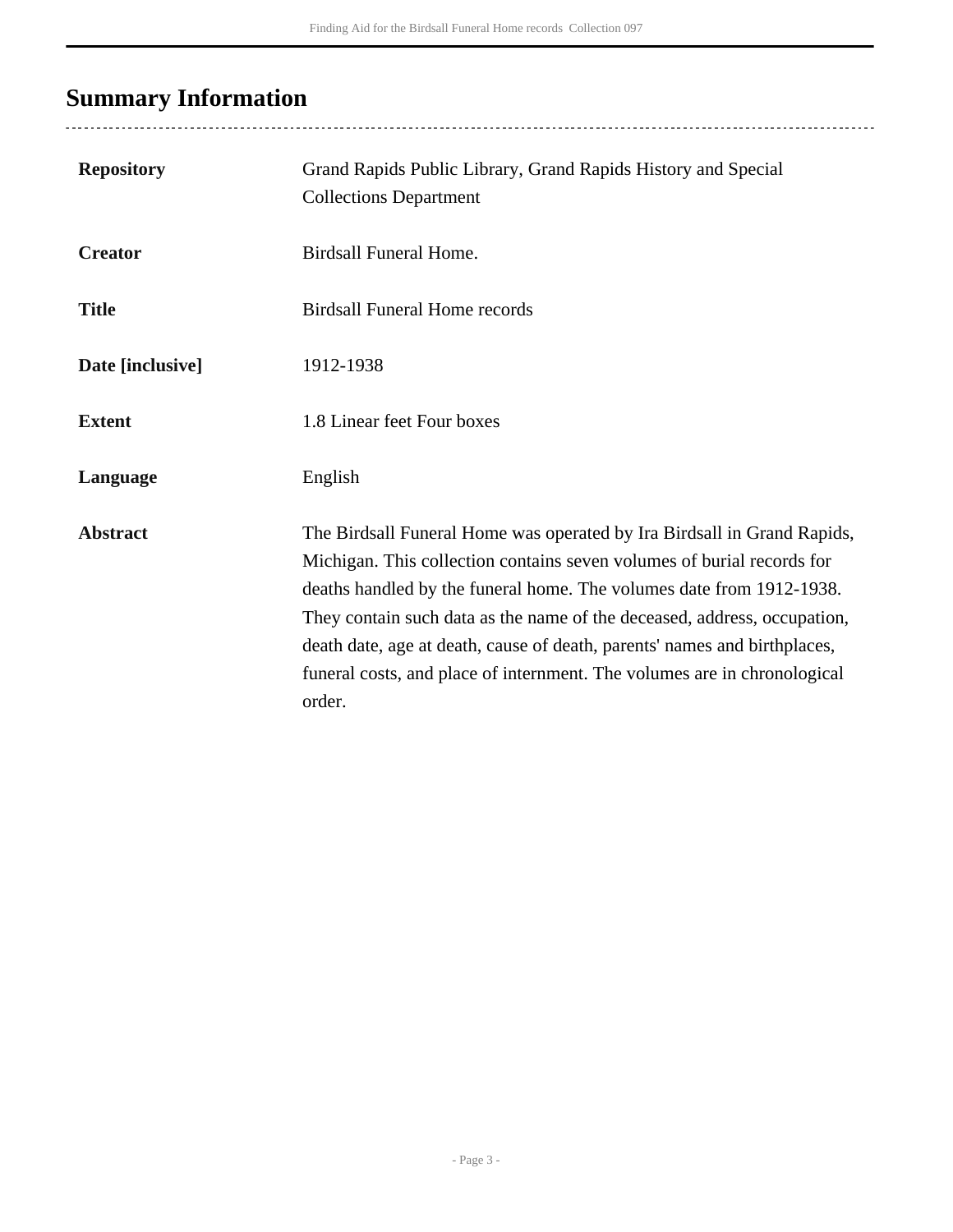### <span id="page-3-0"></span>**Biographical/Historical note**

Ira D. Birdsall (b. 3/22/1860, d. 12/31/1941) came to Grand Rapids from his native Orange County, New York in 1887 following graduation from a Quaker seminary. He worked for Peck's Drug Store as a bookkeeper and later for Musselman's Grocery Co. in the same capacity. In 1907 he bought the McCallum Undertaking Co. at 91 Pearl, N.W. (old number 43 Pearl). He ran that business until 1910 when he sold it to Berton A. Spring (see GRPL Coll. 055). He then worked for the Grand Rapids Cloth Casket Co. and the Belmont Gravel Co., and lived in Shelby, Michigan for a time. In 1913 he bought the Noah French Company (funeral home) at 63 Jefferson. He operated that business until his retirement in 1938 as the Birdsall Funeral Home, and it is those records which appear to be included in this collection. Upon his retirement he sold the business to Stewart O. Vanderpool.

### <span id="page-3-1"></span>**Scope and Contents note**

The volumes provide data on the funerals handled by the home. Data categories included are:

Name

Address

**Occupation** 

Age at death

Cause of death

Parents' names and birthplaces

Place of internment and details of burial arrangement

A name index, arranged alphabetically was prepared in 1989 by Evelyn Sawyer of the Western Michigan Genealogical Society.

### <span id="page-3-2"></span>**Administrative Information**

#### **Publication Information**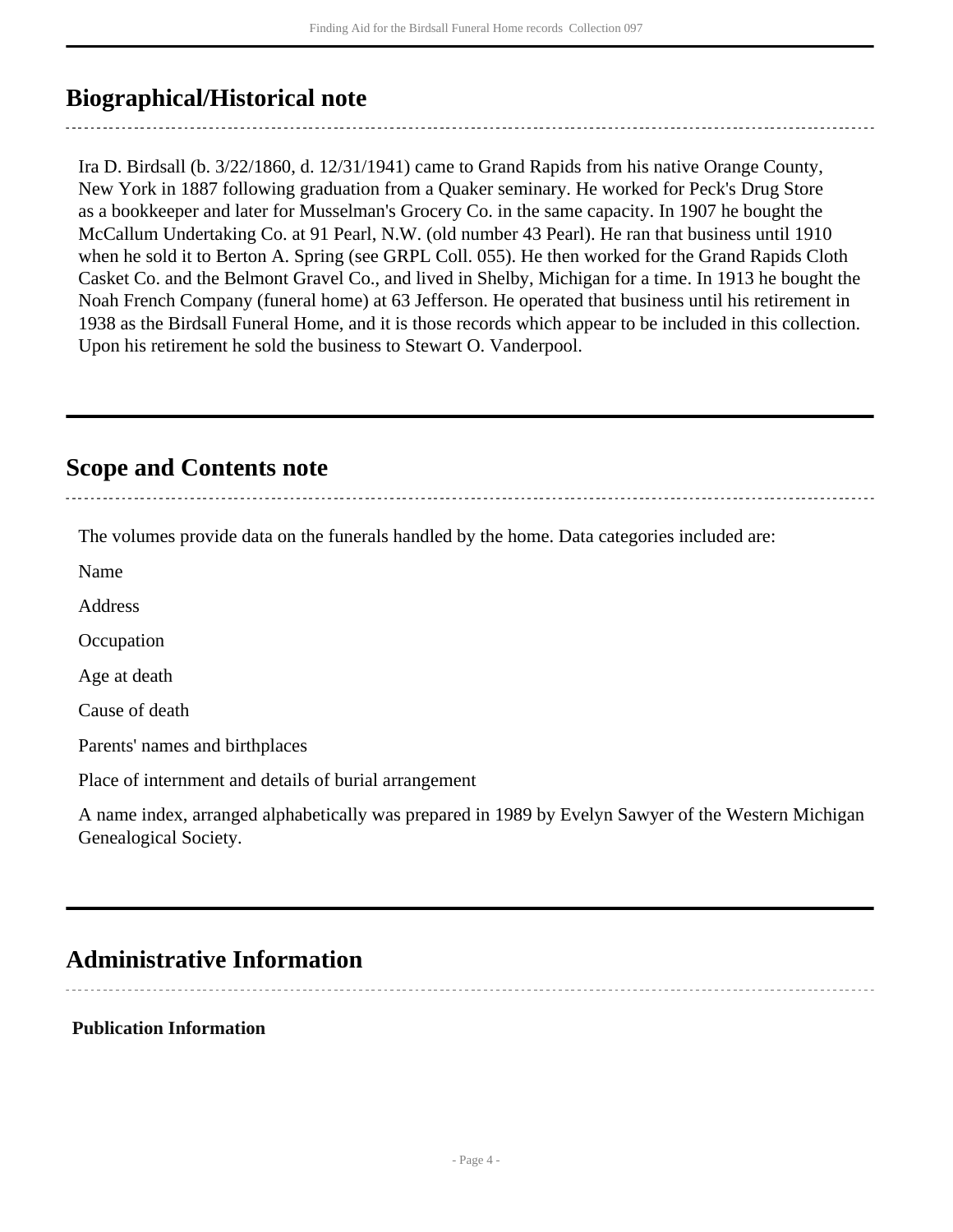Grand Rapids Public Library, Grand Rapids History and Special Collections Department May 1989

### **Immediate Source of Acquisition note**

William Bennett, accession number 1988.017

### <span id="page-4-0"></span>**Related Materials**

#### **Related Archival Materials note**

Coll. 055: Spring Funeral Home Collection. May contain records for Ira Spring's first funeral home, 1907-1910, purchased by Breton Spring in 1910, and predating the records in Coll. 097.

Coll. 157: Latzek Funeral Home Collection.

## <span id="page-4-1"></span>**Controlled Access Headings**

### **Genre(s)**

• business records

### **Geographic Name(s)**

- Grand Rapids (Mich.) -- Genealogy
- Grand Rapids (Mich.) -- History

### **Subject(s)**

- Registers of birth, etc. -- Michigan -- Grand Rapids
- Undertakers and undertaking -- Michigan -- Grand Rapids